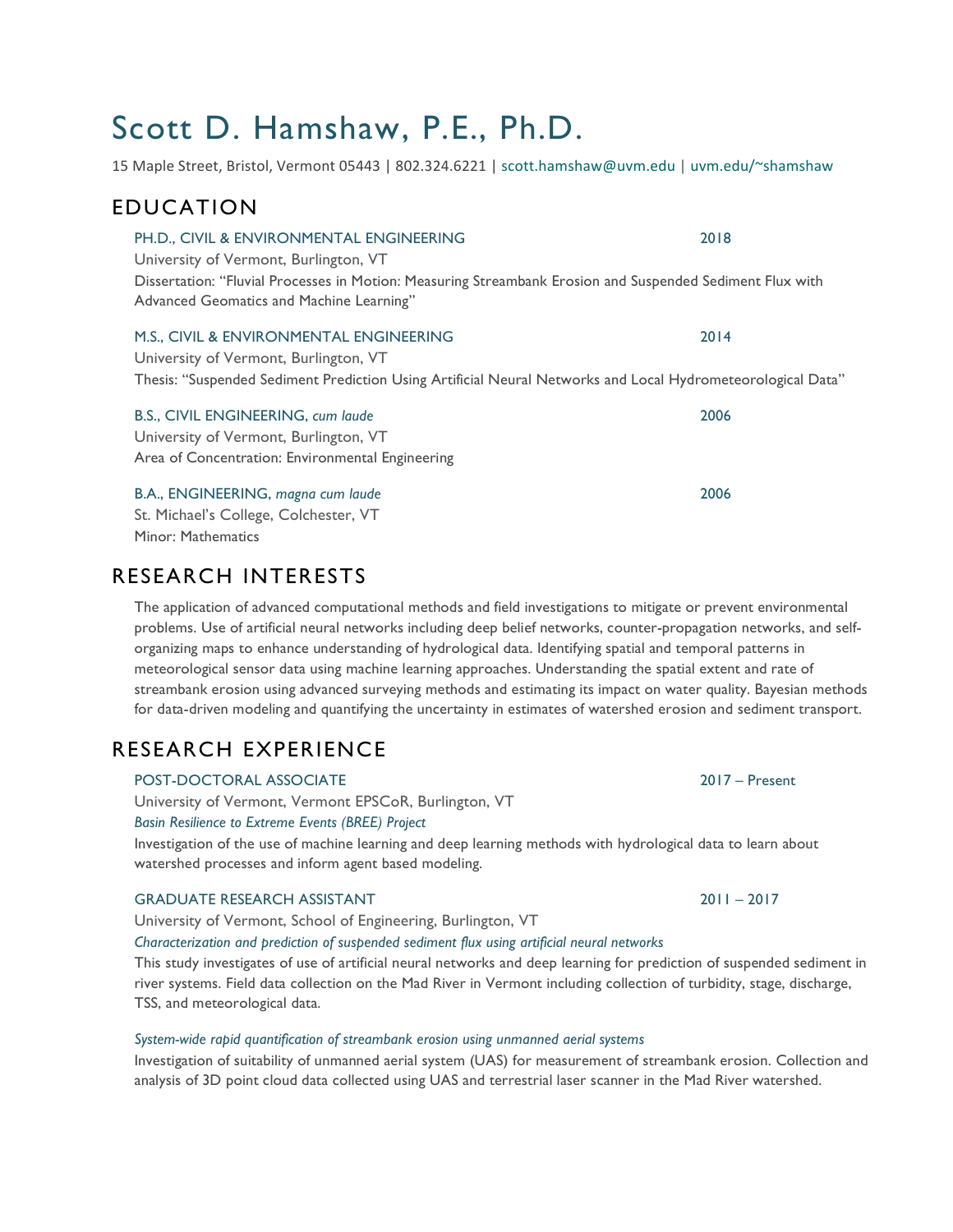#### SPATIAL ANALYST 2011 – 2012

University of Vermont, Department of Community Development & Applied Economics, Burlington, VT *Building Resilience through Community-based Action Research: Identifying Vulnerabilities and Facilitating Change in Rural Mobile Home Parks, P.I. Dan Baker*

As part of a three-year USDA Disaster Resilience for Rural Communities Grant, performed GIS spatial analysis of the risk of Vermont mobile home park communities to natural hazards including floods.

### AWARDS/HONORS

| Switzer Environmental Fellowship                         | 2015          |
|----------------------------------------------------------|---------------|
| National Science Foundation Graduate Research Fellowship | $2011 - 2016$ |
| Edward H. Phelps Award, University of Vermont            | 2006          |
| Chi Epsilon Civil Engineering Honor Society              |               |
| Tau Beta Pi Engineering Honor Society                    |               |

### TEACHING EXPERIENCE

CE10 – GEOMATICS 2016 (Fall 2016) Instructor, 4 credits, 81 Students, two lecture sections, four lab sections *Sophomore level engineering course introducing land surveying and mapping for engineering applications* Teaching evaluation: 4.7/5.0

### STUDENT MENTORING & SUPERVISING

| Graduate teaching assistant, Ian Anderson, University of Vermont                    | 2016 |
|-------------------------------------------------------------------------------------|------|
| Undergraduate teaching assistant, Jeff Lewis, University of Vermont                 | 2016 |
| Undergraduate VT EPSCoR Internships, Mike Greenough, Christina Gandia,              |      |
| Carly Robbins, Joanne Velez Otoro University of Vermont                             | 2016 |
| M.S. Civil & Environmental Engineering Student, Thomas Bryce, University of Vermont | 2016 |
| Undergraduate VT EPSCoR Internships, Wimara Rubia Sa Gomes, University of Vermont   | 2015 |
| Undergraduate Barrett Internships, Anna Waldron, Kira Kelley, University of Vermont | 2015 |
| Undergraduate VT EPSCoR Internships, Nathan Callas, Alex Morton,                    |      |
| Hanna Anderson, University of Vermont                                               | 2014 |
| Undergraduate Barrett Internships, Hanna Anderson, University of Vermont            | 2013 |

### PROFESSIONAL EXPERIENCE

#### CIVIL ENGINEER 2007 –2010

Engineered Solutions, Inc., Winooski, VT

Responsible for permitting, design, and management for diverse array of civil engineering projects including water distribution, wastewater systems, site and roadway design, stormwater, and erosion control.

#### PROJECT ENGINEER 2005 – 2009

University of Vermont, Department of Community Development & Applied Economics, Burlington, VT Traveled to Honduras multiple times. Examined community water systems and developed design for slow sand filter to purify drinking water. Oversaw construction and startup of filter. Performed follow-up visits in 2008 and 2009 to assess operation and maintenance of the filter and provide further training to water system operators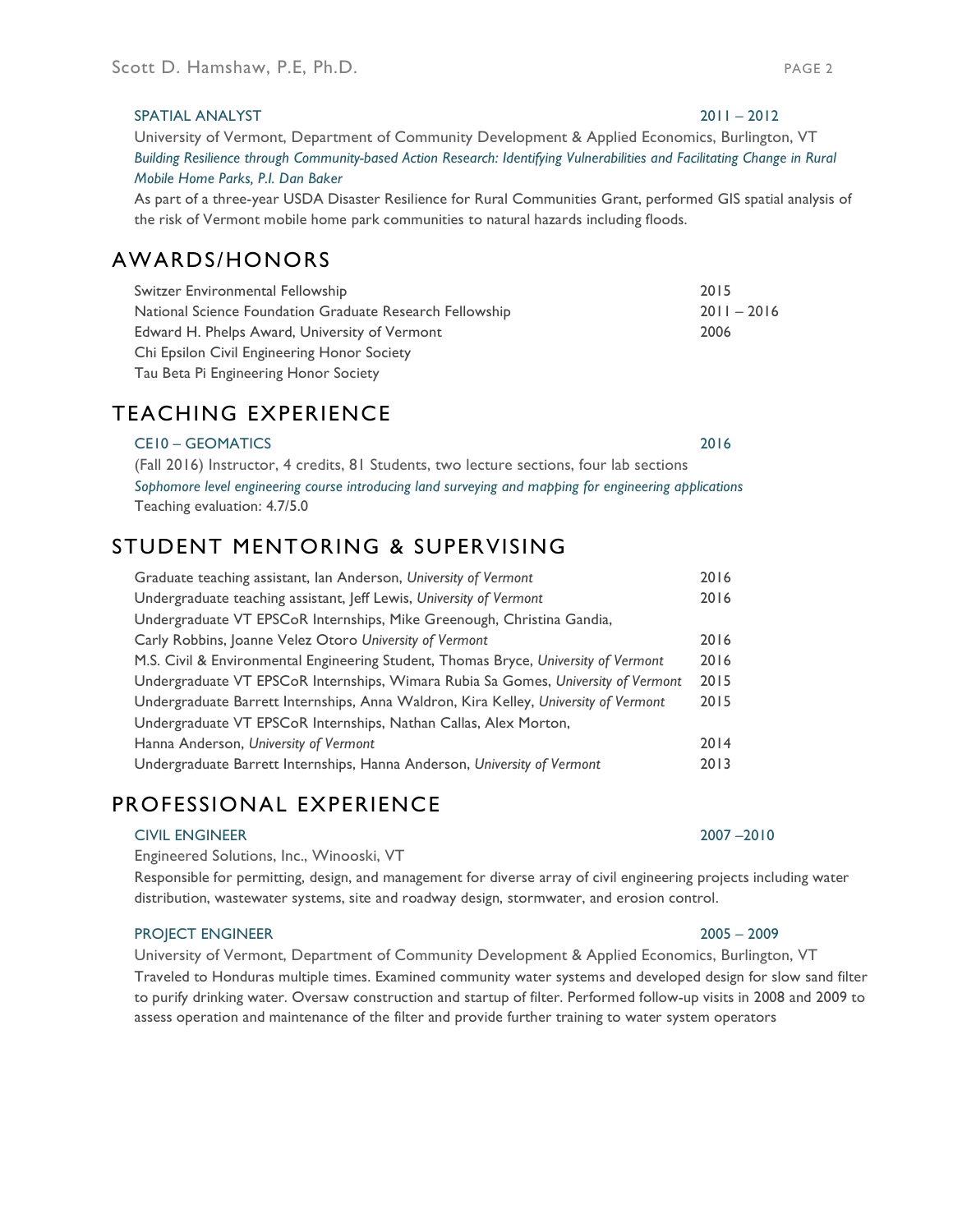### PEER-REVIEWED PUBLICATIONS

- **Hamshaw S.D.,** Bryce T., Rizzo, D.M., O'Neil-Dunne, J., Frolik, J., & Dewoolkar, M. (2017). Quantifying streambank movement and topography using unmanned aircraft system (UAS) photogrammetry with comparison to terrestrial laser scanning (TLS). *River Research & Applications, 33*(8) doi.org/10.1002/rra.3183
- Baker, D., **Hamshaw, S. D.**, and Hamshaw, K. (2014). Rapid Flood Exposure Assessment of Vermont Mobile Home Parks Following Tropical Storm Irene. *Natural Hazards Review, 15*(1). doi.org/10.1061/(ASCE)NH.1527-6996.0000112

### SUBMITTED AND IN PROGRESS MANUSCRIPTS

- Ross, D.S., Wemple, B.C., Willson, L.J., Balling, C., Underwood, K.L, & **Hamshaw, S.D.** (2017) Tropical Storm Irene's Impact on Streambank Erosion and Phosphorus Loads in Vermont's Mad River. *Journal of Geophysical Research: Biogeosciences*. Under Review
- **Hamshaw, S.D.**, Engel, T., Rizzo, D., O'Neil-Dunne, J., & Dewoolkar, M.M. (2017) Application of unmanned aircraft systems for streambank erosion monitoring along river corridors. *Geomatics, Natural Hazards, & Risk.* Under Review.
- **Hamshaw, S.D.,** Dewoolkar, M.M., Schroth, A.W., Wemple, B.C., & Rizzo, D.M., (2017). A new machinelearning approach for classifying hysteresis in suspended sediment-discharge relationships using highfrequency monitoring data. *Environmental Science & Technology*. Under Review
- **Hamshaw, S.D.** & Rizzo, D.M. (2017). Predicting suspended sediment loads in a river using hydrometeorological variables and counterpropagation neural networks. *Hydrological Processes*. Under Review

### REFEREED CONFERENCE PAPERS

- **Hamshaw S.D.,** Bryce T., O'Neil-Dunne, J., Rizzo, D.M., Frolik, J., Engel, T. & Dewoolkar, M. (2017) *Quantifying streambank erosion using unmanned aerial systems at the site-specific and river network scales.* Paper presented at the Geotechnical Frontiers conference, Orlando, FL. doi.org/10.1061/9780784480458.051
- **Hamshaw, S.D.** (2005). The Lamoille Valley Railroad, Past, Present, and Future. *Proceedings of the New England-St. Lawrence Valley Geographical Society*. Paper presented at The NESTVAL Annual Conference, Portland, ME

### ACADEMIC PRESENTATIONS

- **Hamshaw, S.D.,** Rizzo, D.M., Underwood, K.L., Wemple, B.C. (2016). *Classification and prediction of eventbased suspended sediment dynamics using artificial neural networks.* (Poster), American Geophysical Union 2016 Fall Meeting, San Francisco, California.
- **Hamshaw, S. D.,** Dewoolkar, M., Rizzo, D. M., O'Neil-Dunne, J., Rizzo, D.M., Frolik, J., Underwood, K.L., Bryce, T., & Engel, T. (2016). *Comparison of Unmanned Aircraft Systems (UAS) to Lidar for Streambank Erosion Measurement at the Site-Specific Scale.* (Poster), American Geophysical Union 2016 Fall Meeting, San Francisco, California.
- **Hamshaw, S.D.,** Guilbert, J., Rizzo, D.M., Bomblies, A. (2016). *Prediction of suspended sediment in rivers using*  artificial neural networks and future climate scenarios. (Poster), NOAA's 14<sup>th</sup> Annual Climate Prediction Applications Science Workshop, Burlington, Vermont.
- **Hamshaw, S. D.,** Dewoolkar, M., Rizzo, D. M., O'Neil-Dunne, J., Rizzo, D.M., Frolik, J., Underwood, K.L., Bryce, T., Engel, T., & Waldron, A. (2015). *Quantifying streambank erosion: a comparative study using an unmanned aerial system (UAS) and a terrestrial laser scanner.* (Poster), American Geophysical Union 2015 Fall Meeting, San Francisco, California.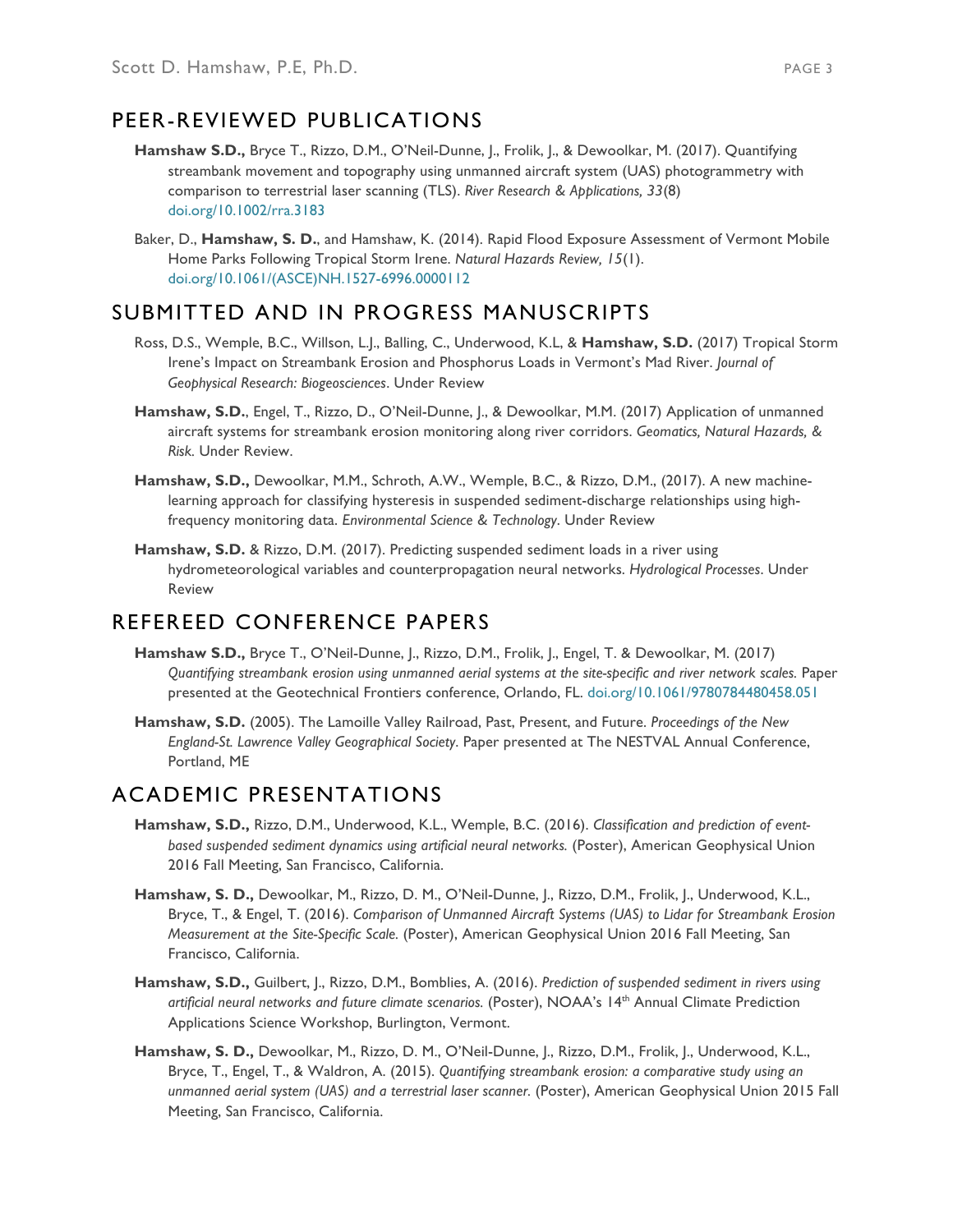- **Hamshaw, S.D.,** Underwood, K.L., Rizzo, D.M., Dewoolkar, M. (2015). *Sediment Loading and Sources in the Mad River: Implications for sediment-bound nutrient management.* (Poster), International Association for Great Lakes Research 58<sup>th</sup> Annual Conference, Burlington, Vermont.
- **Hamshaw, S. D.,** Underwood, K. L., Rizzo, D. M., Wemple, B. C., & Dewoolkar, M. (2014). *Using Distributed Continuous Turbidity Monitoring to Inform Sediment and Sediment-bound Nutrient Budgets in a Small Watershed*. (Poster), American Geophysical Union 2014 Fall Meeting, San Francisco, California.
- Anderson, H. V., **Hamshaw, S. D.,** Rizzo, D. M., Dewoolkar, M., Schroth, A., Bomblies, A., Miatke, B. (2014). Quantifying Sediment and Phosphorous Loading from Streambank Erosion using Terrestrial Laser Scanning to Support Sediment and Nutrient Budgets. (Poster), American Geophysical Union 2014 Fall Meeting, San Francisco, California.
- **Hamshaw, S. D.**, Rizzo, D. M., Underwood, K. L., Wemple, B. C., & Dewoolkar, M. (2014). *Suspended Sediment Prediction Using Artificial Neural Networks and Local Hydrometeorological Data*. (Poster), New England Association of Environmental Biologists 2014 Conference, Burlington, Vermont
- **Hamshaw, S. D.**, Rizzo, D. M., Underwood, K. L., Wemple, B. C., & Dewoolkar, M. (2014). *High Frequency Turbidity Monitoring to Quantify Sediment Loading in the Mad River.* New England Association of Environmental Biologists 2014 Conference, Burlington, Vermont
- **Hamshaw, S. D.,** Underwood, K. L., Rizzo, D. M., Wemple, B. C., & Dewoolkar, M. (2013). *Prediction of suspended sediment in rivers using artificial neural networks: Implications for development of sediment budgets.* American Geophysical Union 2013 Fall Meeting, San Francisco, California*.*
- Anderson, H. V., **Hamshaw, S. D.,** Underwood, K. L., Rizzo, D. M., Dewoolkar, M., Bomblies, A., Wemple, B. C. (2013). *Terrestrial LiDAR Used to Quantify Streambank Erosion. (*Poster), American Geophysical Union 2013 Fall Meeting, San Francisco, California*.*
- Baker, D., Hamshaw, K., & **Hamshaw, S. D.** (2013). *Building Resilience to Disaster: Learning from the Experience of Vermont's Mobile Home Parks in the Flood Events of 2011.* 38th Annual Natural Hazards Research and Applications Workshop, Broomfield, Colorado.

### INVITED AND PROFESSIONAL PRESENTATIONS

- **Hamshaw, S.D.** (2017) *Fluvial Processes in Motion: Measuring Streambank Erosion and Suspended Sediment Flux with Advanced Geomatics and Machine Learning*. Invited presentation to the Lake Champlain Basin Program Technical Advisory Committee, Grand Isle, Vermont.
- **Hamshaw, S.D.** & Dewoolkar, M. (2016) *Use of Unmanned Aircraft Systems (UAS) to Monitor Streambank Erosion in Vermont.* Invited presentation to Vermont Agency of Natural Resources, Montpelier, Vermont.
- **Hamshaw, S.D.** (2016). *Terrestrial Laser Scanning Introduction and Demonstration.* 2016 Historic Preservation and Downtown Conference, Montpelier, Vermont
- O'Neil-Dunne, J., & **Hamshaw, S.D.** (2015). *LiDAR roundtable.* Vermont Society of Professional Land Surveyors December Roundtable, Montpelier, Vermont.
- Hamshaw, K., Bond, J., **& Hamshaw, S. D.** (2015). *Strategies for Emergency Planning with Mobile Home Park Communities.* 2015 Vermont Emergency Preparedness Conference, Jay, Vermont.
- **Hamshaw, S. D.,** & Baker, D. (2014). *Access to and Use of Maps in Community Planning.* Vermont Mapping Forum, Colchester, VT.
- **Hamshaw, S. D.,** Underwood, K. L. Rizzo, D. M., Dewoolkar, M., & Wemple, B. C. (2014). *Research Efforts to understand Sediment and Nutrients in the Mad River Watershed*. Invited presentation to Vermont Agency of Natural Resources and U.S. Geological Survey staff and scientists, Montpelier, Vermont
- Baker, D., Hamshaw, K., Woodward, S., **& Hamshaw, S. D.** (2012). *Emergency Management Issues for Mobile Home Parks.* 2012 Vermont Emergency Preparedness Conference, Killington, Vermont.